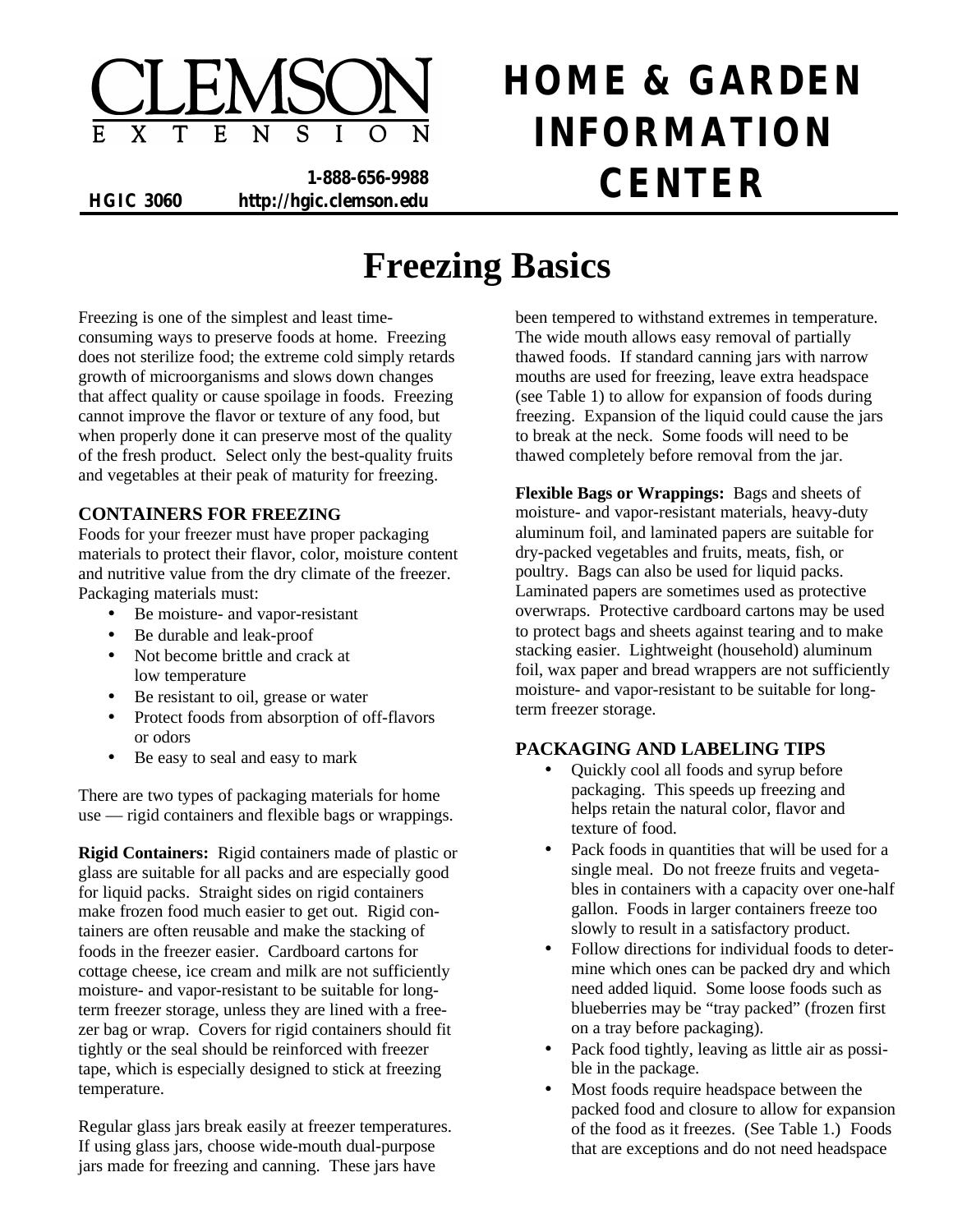include loose packing vegetables such as asparagus and broccoli, bony pieces of meat, tray-packed foods and bread.

- Seal rigid containers carefully. Use a tight lid and keep the sealing edge free from moisture or food to ensure a good closure. Secure loose-fitting covers with freezer tape.
- Meats may be packaged using either the drugstore wrap or the butcher wrap. (See instructions below.)
- Label each package, including the name of the product, any added ingredients, packaging date, the number of servings or amount, and the form of the food, such as whole, sliced, etc. Use freezer tape, marking pens or crayons, or gummed labels that are made specifically for freezer use.

# **Drugstore Wrap:**

- 1. Center meat on paper.
- 2. Bring two sides of paper together at top.
- 3. Fold down about  $\frac{1}{2}$  to  $\frac{3}{4}$  inch.
- 4. Roll folded edge down until snug against meat.
- 5. Turn package over. Press out air from sides.
- 6. Fold ends into triangles.
- 7. Bring to center and tape to secure.
- 8. Label and date.



# **Butcher Wrap:**

- 1. Place meat at one corner of paper.
- 2. Roll up tightly towards opposite corner.
- 3. Tuck sides in.
- 4. Roll to end of paper.
- 5. Seal open edges with freezer tape.









| <b>TABLE 1. HEAD SPACE TO ALLOW</b><br><b>BETWEEN PACKED FOOD AND CLOSURE</b> |                                           |                    |                                                |                        |  |  |  |  |
|-------------------------------------------------------------------------------|-------------------------------------------|--------------------|------------------------------------------------|------------------------|--|--|--|--|
| <b>Type</b><br>of<br>Pack                                                     | <b>Container with</b><br>wide top opening |                    | <b>Container with</b><br>narrow top<br>opening |                        |  |  |  |  |
|                                                                               | Pint                                      | <b>Quart</b>       | Pint                                           | <b>Quart</b>           |  |  |  |  |
| Liquid<br>$pack*$                                                             | $\frac{1}{2}$ inch                        | 1 inch             | $\frac{3}{4}$ inch<br>***                      | $1\frac{1}{2}$<br>inch |  |  |  |  |
| Dry<br>pack**                                                                 | $\frac{1}{2}$ inch                        | $\frac{1}{2}$ inch | $\frac{1}{2}$ inch                             | $\frac{1}{2}$ inch     |  |  |  |  |

\*Fruit packed in juice, syrup or water; crushed or puréed fruit; or fruit juice.

\*\*Fruit or vegetable packed without added sugar or liquid.

\*\*\*Headspace for juice should be 1½ inches.

# **FREEZER POINTERS**

- Freeze food at 0 °F or lower. To facilitate more rapid freezing, set the temperature control at minus 10 °F or lower about 24 hours in advance.
- Freeze foods as soon as they are packaged and sealed.
- Do not overload your freezer with unfrozen food. Add only the amount that will freeze within 24 hours; usually 2 to 3 pounds of food per cubic foot of storage space. Overload slows down the freezing rate, and foods that freeze too slowly may lose quality.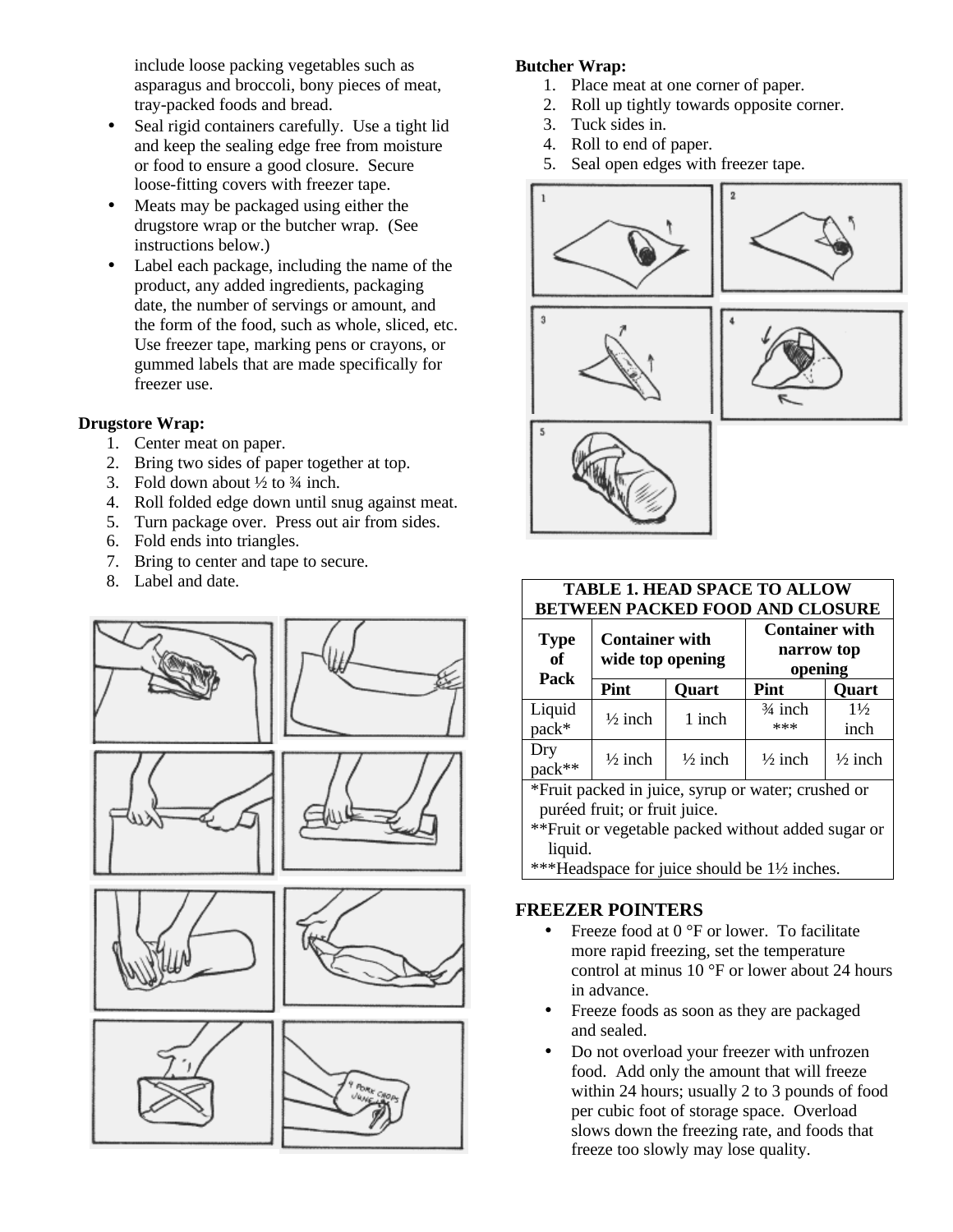- Place packages in contact with refrigerated surfaces in the coldest part of the freezer.
- Leave a little space between packages so air can circulate freely. Then, when the food is frozen, store the packages close together.

#### **FREEZER MANAGEMENT**

A full freezer is most energy efficient. Post a frozen foods inventory near the freezer and keep it up-to-date by listing the foods and dates of freezing as you put them in the freezer. Check them off as you take them out. By keeping an inventory, you will know the exact amounts and kinds of foods that are in the freezer at all times. It also helps to keep foods from being forgotten. Maintain the storage temperature at 0 °F or lower. At higher temperatures, foods lose quality much faster. Keep a freezer thermometer in your freezer and check the temperature frequently.

#### **FOODS THAT DO NOT FREEZE WELL**

- Cabbage<sup>\*</sup>, celery, cress, cucumbers<sup>\*</sup>, endives, lettuce, parsley, radishes
- Cheese or crumb toppings
- Cream or custard fillings, milk sauces, sour cream
- Cooked egg whites, icings made from egg whites
- Fried foods
- Fruit jelly, gelatin
- Irish potatoes, baked or boiled
- Cooked macaroni, spaghetti or rice

\*Note: Cucumbers and cabbage can be frozen as marinated products such as "freezer slaw" or "freezer pickles." These do not have the same texture as regular slaw or pickles.

# **EFFECT OF FREEZING ON SPICES AND SEASONINGS**

When using seasonings and spices, season lightly before freezing, and add additional seasonings when reheating or serving. Pepper, cloves, garlic, celery seasonings, green pepper, imitation vanilla and some herbs tend to get stronger and bitter. Onion, paprika and curry change flavor during freezing. Salt loses flavor and has the tendency to increase rancidity of any item containing fat.

| <b>TABLE 2. REMEDIES FOR FREEZING PROBLEMS</b>                                     |                                                                                |                                                                                                                                               |  |  |  |  |
|------------------------------------------------------------------------------------|--------------------------------------------------------------------------------|-----------------------------------------------------------------------------------------------------------------------------------------------|--|--|--|--|
| <b>Problems</b>                                                                    | <b>Cause</b>                                                                   | <b>Prevention</b>                                                                                                                             |  |  |  |  |
|                                                                                    | 1. Torn or unsealed packages                                                   | 1. Be sure all packages are tightly<br>sealed so no air can get in. Handle<br>carefully to avoid tears.                                       |  |  |  |  |
| Freezer burn — (surface of food<br>light colored and dried out; food is            | 2. Packaging not moisture- and<br>vapor-resistant                              | 2. Use only packaging approved for<br>use in freezing.                                                                                        |  |  |  |  |
| tough, dry and less flavorful)                                                     | 3. Too much air in package                                                     | 3. Always press out all air in<br>wrapped foods. Use just the right<br>size container for the amount of food<br>and proper headspace.         |  |  |  |  |
| 1. Gummy liquid in fruits                                                          | 1. Fruits frozen too slowly or freezer<br>temperatures too warm or fluctuating | Freeze foods at 0 °F or below imme-<br>diately after packaging and maintain<br>that temperature throughout storage.                           |  |  |  |  |
| 2. Mushy food                                                                      | 2. Large ice crystals form in the food,<br>breaking the cell structure         | Do not freeze more than 2 to 3<br>pounds of food per cubic foot of<br>storage space at one time.                                              |  |  |  |  |
| 1. "Grassy" flavors in vegetables<br>2. Green vegetables turn olive<br>brown color | Freezing unblanched vegetables                                                 | Blanch all vegetables as directed.                                                                                                            |  |  |  |  |
| Rancid flavors — (strong oily-like<br>flavor in fats)                              | Spoilage of the fat in a product                                               | Blanch all vegetables as directed.<br>Package food correctly and exclude<br>all unnecessary air. Do not store for<br>longer than recommended. |  |  |  |  |
| Maroon-colored bones or pink<br>meat in frozen poultry after it is<br>cooked       | Hemoglobin (coloring matter) in<br>bones                                       | Natural occurrence. There's nothing<br>wrong with the meat.                                                                                   |  |  |  |  |